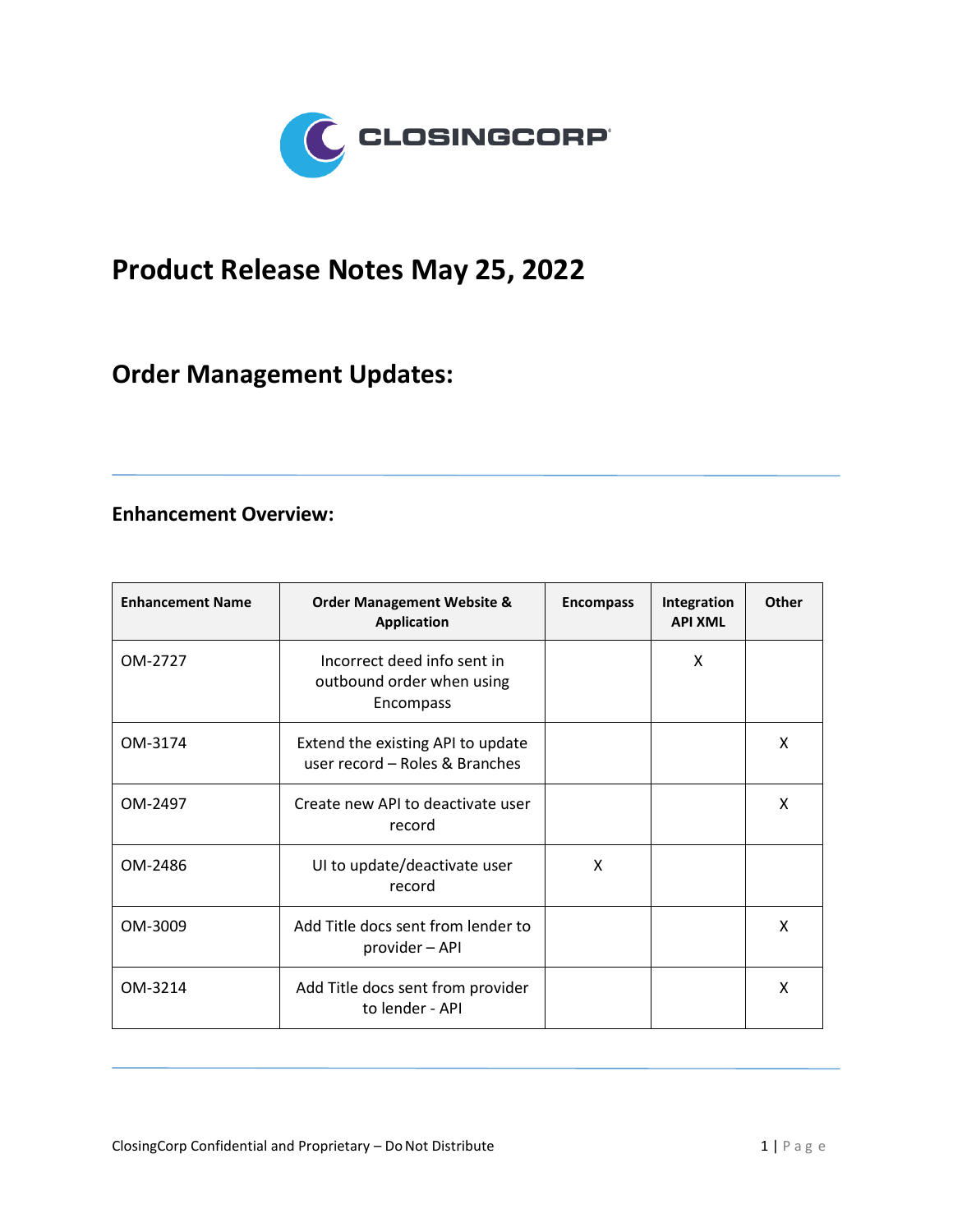| Extend the existing API to update user record - Roles & Branches                     | OM-3174        |  |
|--------------------------------------------------------------------------------------|----------------|--|
| Enhanced the ability to update user records through the Application Programming      |                |  |
| Interface to include user roles and branches.                                        | OM-3010        |  |
| Add additional documents to the Title workflow                                       |                |  |
| Added the following Title documents sent from Lender to Provider through the         |                |  |
| <b>Application Programming Interface:</b>                                            |                |  |
| <b>Title New Deed</b>                                                                |                |  |
| <b>Title Subordination Requirements</b><br>$\bullet$                                 |                |  |
| <b>Preliminary Closing Disclosure</b>                                                |                |  |
| <b>Final Closing Disclosure</b>                                                      |                |  |
| <b>Title Questionnaire</b>                                                           |                |  |
| Lender Payoff Statement(s)                                                           |                |  |
| <b>Title Subordination document</b>                                                  |                |  |
| <b>Pull Credit Payoff from eFolder</b>                                               | OM-3235        |  |
| Added the capability to allow a lender request to pull "credit payoffs" from their   |                |  |
| Encompass eFolder and send them to the provider with a Title order.                  |                |  |
| Pull Lender payoff from eFolder                                                      | OM-3012        |  |
| Added the capability to have Order Management pull "Lender Payoffs" saved in an      |                |  |
| Encompass eFolder and send the document outbound with a title order.                 |                |  |
| <b>Subordination Order User Interface</b>                                            |                |  |
| The Title Order Web User Interface now includes the ability to enter a subordination |                |  |
| indicator and lender, so the values are included in the title product order request  |                |  |
| sent to the provider.                                                                |                |  |
| Title - Solar Lien Allocation copy                                                   | OM-2710        |  |
| Added the functionality for "copy from" to the Solar Lien option on the Title        |                |  |
| Allocation table so the copy allocation feature can be used in the same way the      |                |  |
| functionality works for existing selected allocation choices.                        |                |  |
| <b>Implement Captcha on Forgot Password screen</b>                                   | OM-1137        |  |
| Implemented Captcha within the Forgot Password functionality so the Order            |                |  |
| Management platform will be more secure.                                             |                |  |
| Lender cannot send notes to AMC                                                      | OM-3143        |  |
|                                                                                      |                |  |
| Updated functionality to ensure the Appraisal Management Company is receiving        |                |  |
| Appraisal Notes when expected.                                                       | OM-3020        |  |
| <b>Schedule Signing issue</b>                                                        |                |  |
| Fixed an issue that will redirect the user to the schedule signing screen when       |                |  |
| applicable.                                                                          | <b>OM-2283</b> |  |
| Not getting correct CCOM fees for Title                                              |                |  |
| Fixed an issue to return fees on all fee calls for providers using Title Hound.      | OM-3234        |  |
| Not sending elements from the Commitment XML                                         |                |  |
| Provided a fix for Standard Providers that send the Commitment XML to include        |                |  |
| three additional nodes: TitleVendorName, TitleCurrentStatus and                      |                |  |
| TitleCurrentStatusDate. This impacts standard integrated lenders.                    |                |  |